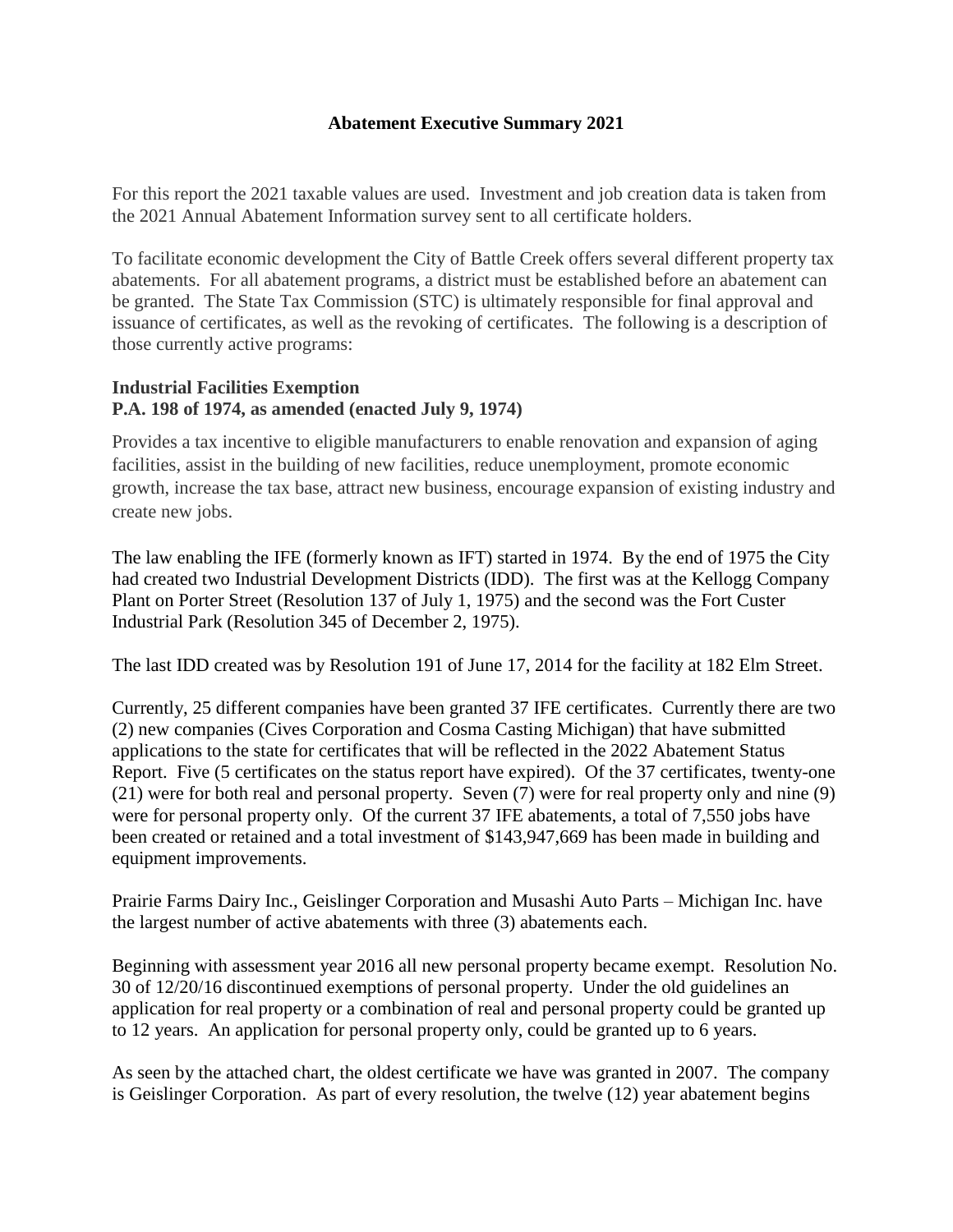after construction is completed. In this case the State granted an extension for the completion and then the 12 year abatement kicked in.

The newest certificate (2019) was for Prairie Farms Dairy Inc. for their new cooler facility at 215 Hill-Brady Road.

The **Obsolete Property Rehabilitation Tax Abatement (OPRA)** is an incentive used to encourage the redevelopment of commercial or commercial mixed used buildings that are contaminated, blighted, or functionally obsolete. The goal is to rehabilitate older buildings into vibrant commercial and mixed-use projects. Some other desired outcomes are to:

Increase Commercial Activity Create employment Retain employment Prevent a loss of employment Revitalize urban areas Increase number of residents in the community in which the facility is located.

Commercial property can also include a building or group of contiguous buildings previously used for industrial purposes that will be converted to a multiple-unit dwelling or dwelling unit in a multiple-purpose structure, used for residential purposes.

As part of the application, the applicant must sign an affidavit that the project would not commence if not for this abatement. At least one original wall of the obsolete building must be left to qualify for the abatement.

The first two OPRAs granted were actually located in the City of Springfield. Through a 425 Agreement, Battle Creek by its status as a core community, was able to grant OPRA abatements to assist two car dealerships in renovating their properties. Those abatements expired along with the 425 Agreement.

The third, and current oldest, OPRA certificate was granted to BC Equities LP to renovate the former Old Kent Bank building at 67 West Michigan Ave. The abatement is scheduled to expire at the end of 2023. Their tenant moved out in 2021 and the removal of 270 jobs is reflected in the 2021 Abatement Status Report.

The newest OPRA was granted to Schweitzer Incorporated on December 31, 2020 for renovations to the second floor for their building located at 86 S. Division St. Currently there is one (1) new company (50 Capital Ave) that has submitted an application to the state for final approval and certificate. This information will be reflected in the 2022 Abatement Status Report.

The current 11 OPRA abatements, a total of 77 jobs have been created and a total investment of 15,403,012 has been made in building and fixed equipment improvements. Ten out of eleven buildings have been renovated, six of which had been previously vacant.